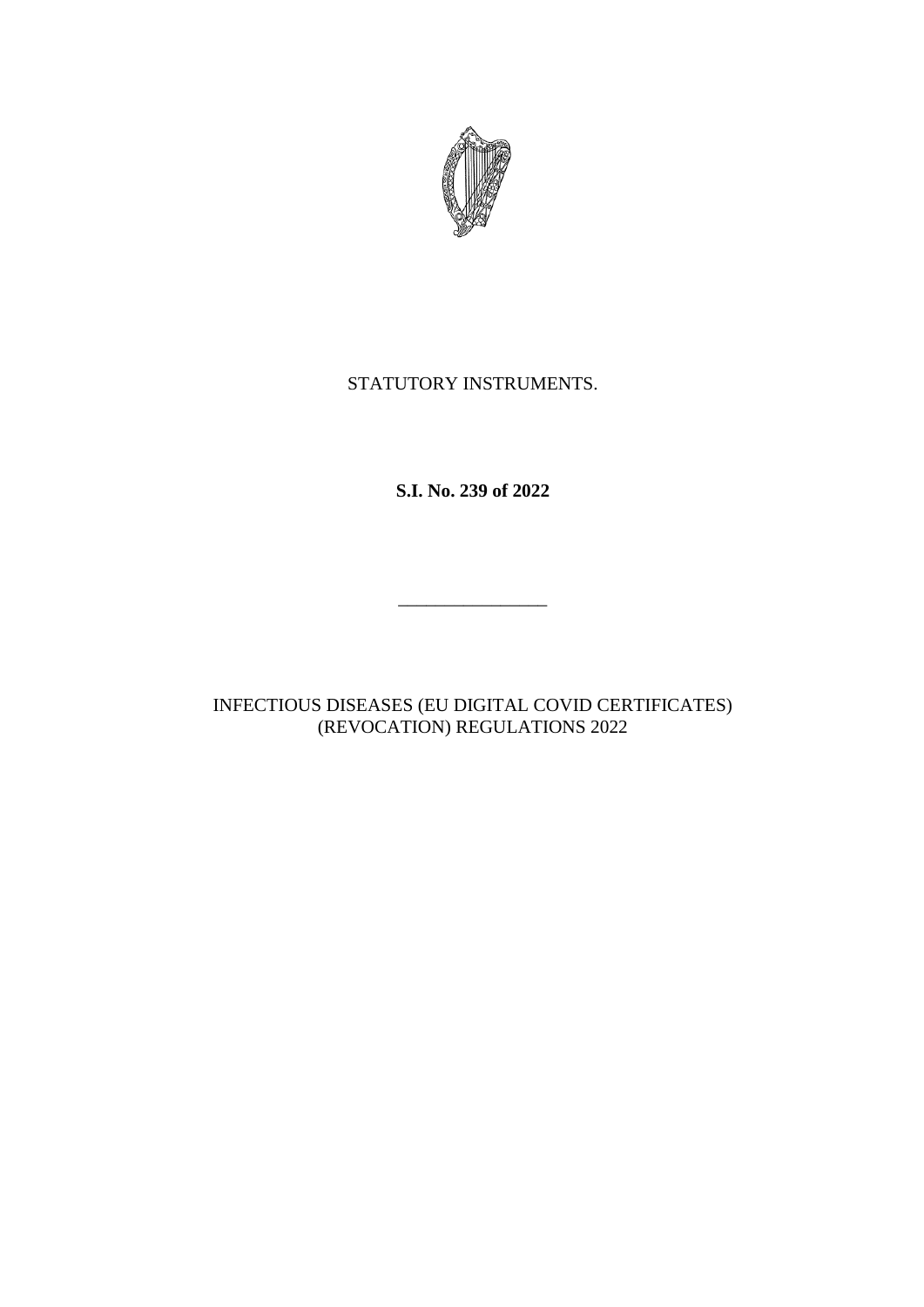## S.I. No. 239 of 2022

### INFECTIOUS DISEASES (EU DIGITAL COVID CERTIFICATES) (REVOCATION) REGULATIONS 2022

I, STEPHEN DONNELLY, Minister for Health, in exercise of the powers conferred on me by sections 5 and 31 (amended by section 34 of the Health Act 1953 (No. 26 of 1953)) of the Health Act 1947 (No. 28 of 1947), hereby make the following regulations:

1. These Regulations may be cited as the Infectious Diseases (EU Digital Covid Certificates)(Revocation) Regulations 2022.

2. The Infectious Diseases (EU Digital Covid Certificates) Regulations 2022 (S.I. No. 189 of 2022) are revoked.



GIVEN under my Official Seal, 18 May, 2022.

STEPHEN DONNELLY, Minister for Health.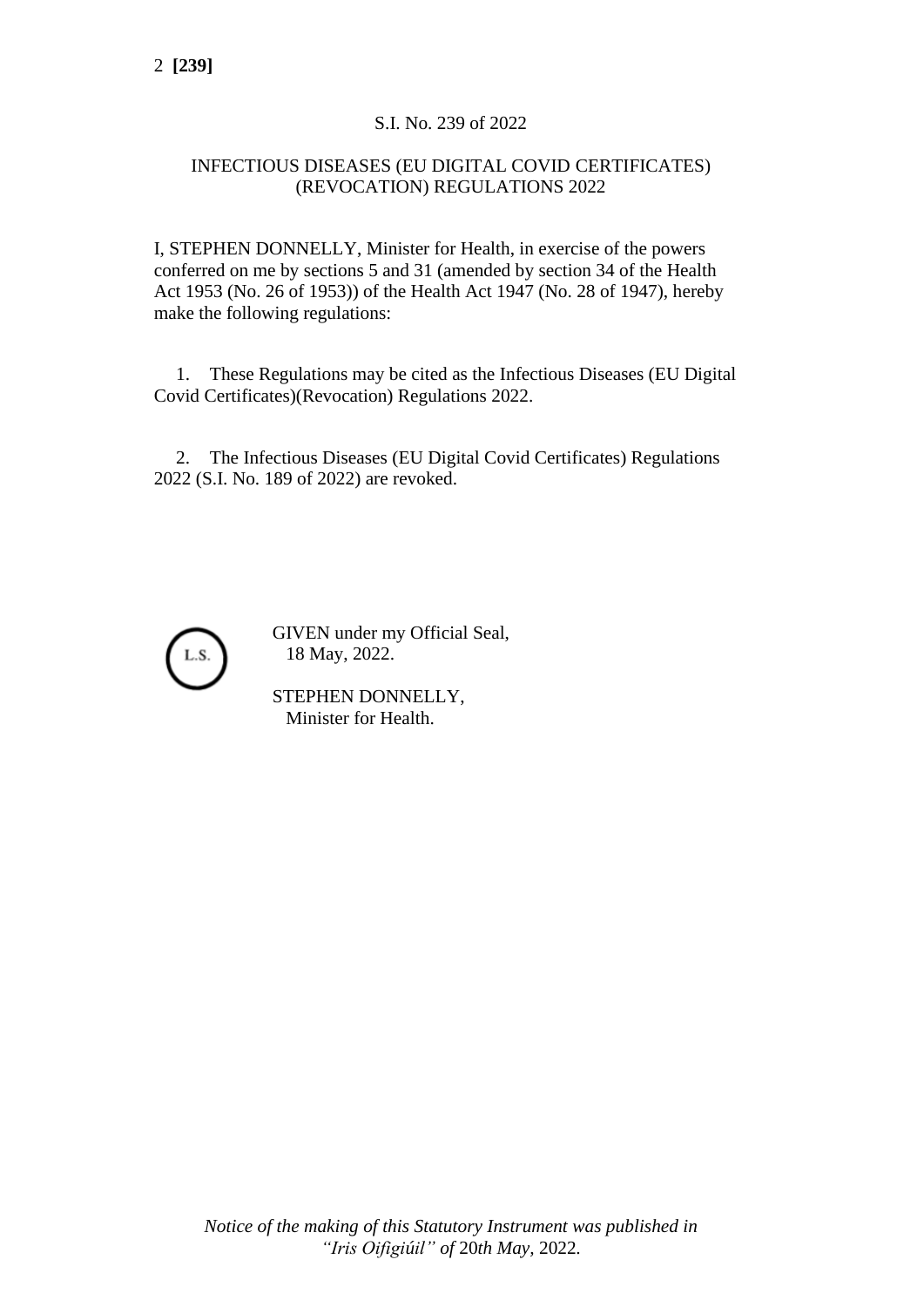#### EXPLANATORY NOTE

# (*This note is not part of the Instrument and does not purport to be a legal interpretation.*)

These Regulations made under sections 5 and 31 (amended by section 34 of the Health Act 1953 (No. 26 of 1953)) of the Health Act 1947 (No. 28 of 1947) serve to revoke S.I. No. 189 of 2022.